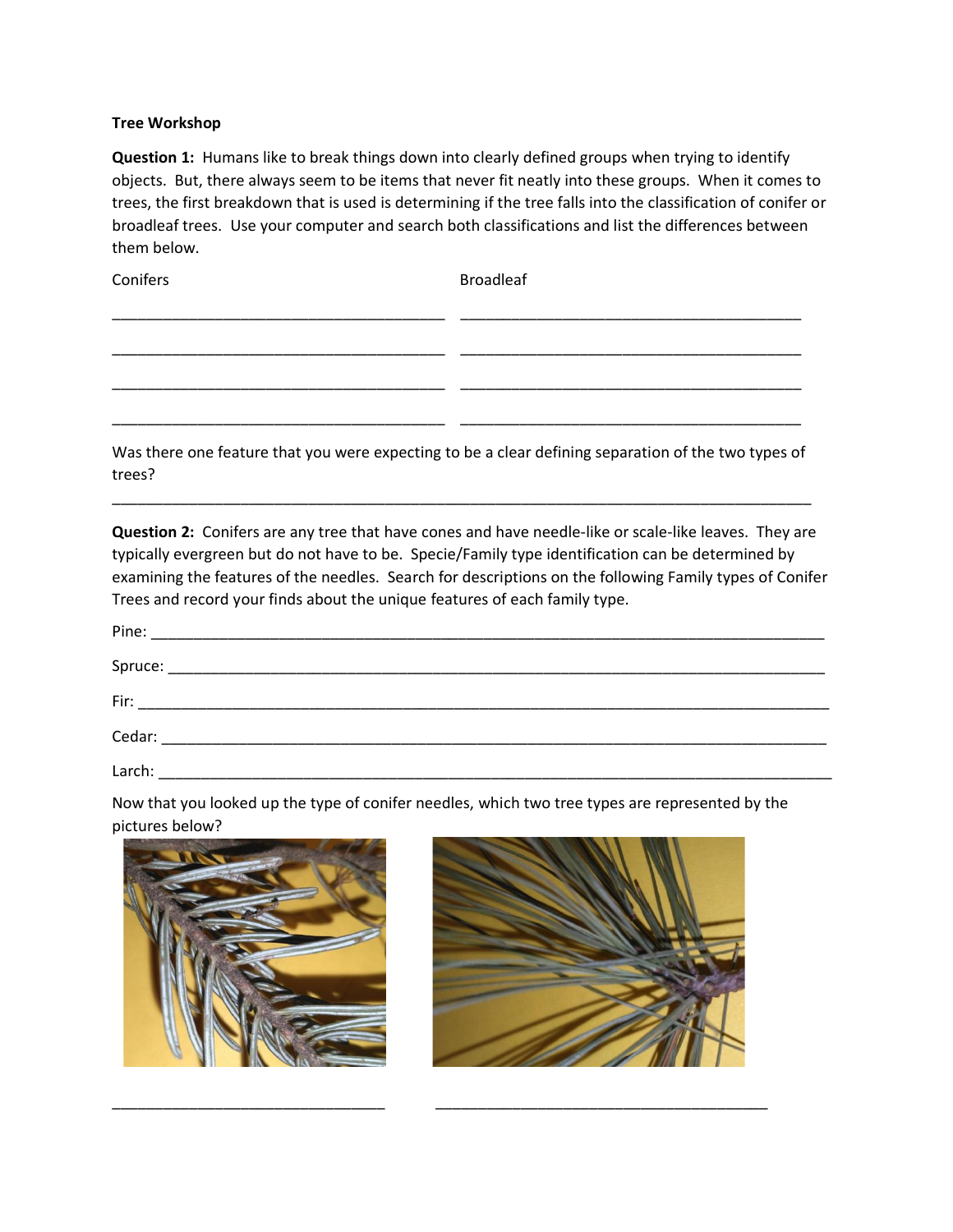**Question 3:** As mentioned, all conifers have cones. Therefore, every Pine Tree has Pine Cones, but not every Cone is a Pine Cone. While not as distinctive as needles, there are still some unique traits to some of the cones of our local conifers. Look up and record your descriptions of the cones to the following species.

With using what you learned about cones, which two tree types are represented by theses pictures below?



**Question 4:** To identify broadleaf tree species, multiple features need to be examined. The first characteristic to determine is the pattern of the tree branches. There are two main patterns: Opposite and Alternate. Find the definition of both patterns online.

Opposite: \_\_\_\_\_\_\_\_\_\_\_\_\_\_\_\_\_\_\_\_\_\_\_\_\_\_\_\_\_\_\_\_\_\_\_\_\_\_\_\_\_\_\_\_\_\_\_\_\_\_\_\_\_\_\_\_\_\_\_\_\_\_\_\_\_\_\_\_\_\_\_\_\_\_\_\_

Alternate:

There are only three major tree types that have the opposite branch pattern. What are the three types of trees?

\_\_\_\_\_\_\_\_\_\_\_\_\_\_\_\_\_\_\_\_\_\_\_\_\_\_\_\_\_\_\_\_\_\_\_\_\_\_\_\_\_\_\_\_\_\_\_\_\_\_\_\_\_\_\_\_\_\_\_\_\_\_\_\_\_\_\_\_\_\_\_\_\_\_\_\_\_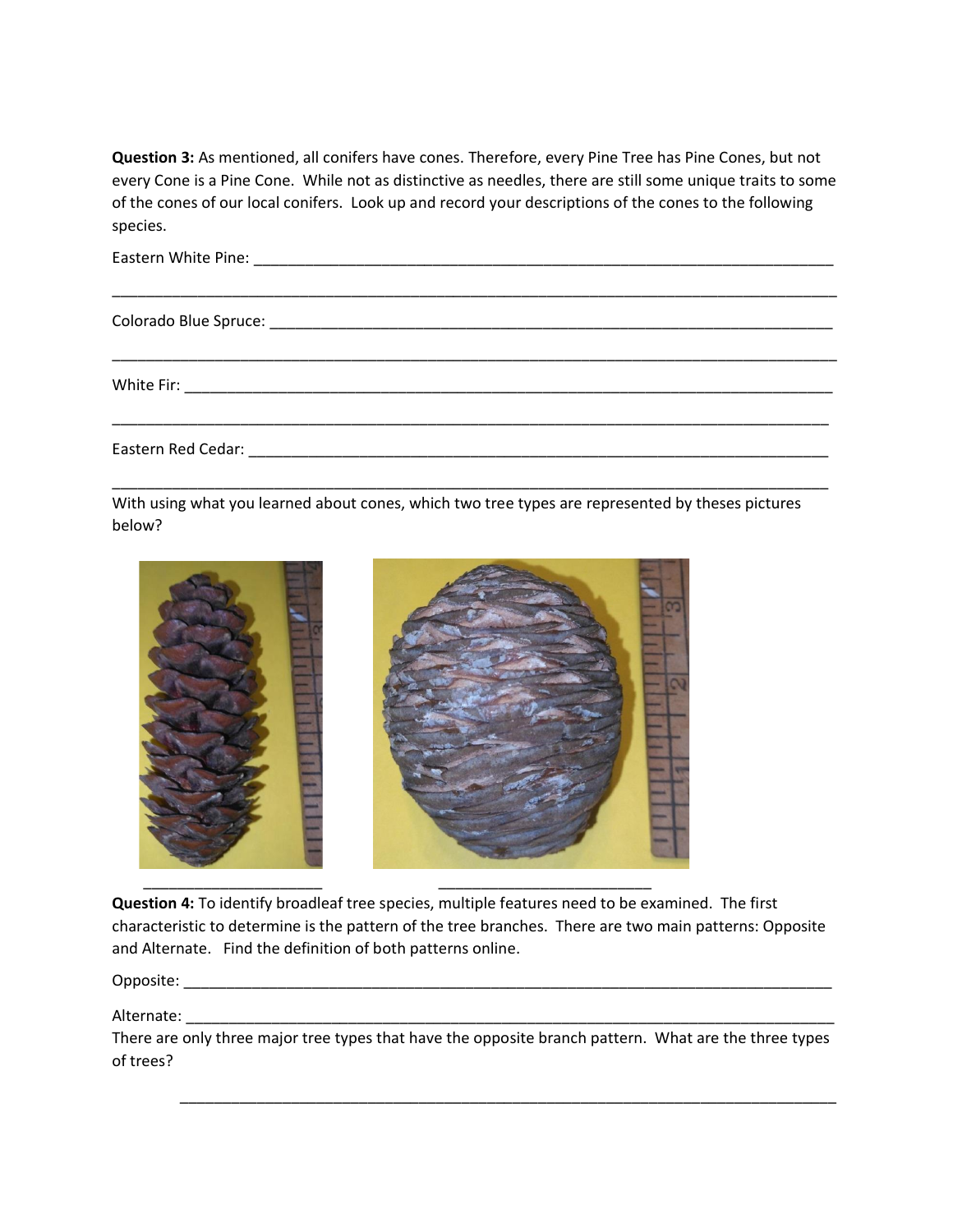**Question 5:** Leaves of broad leaf trees contain many key features in identifying the species. The first step is determining if the leaf is a "simple leaf" or a "compound leaf." Explore the difference between the two online and then make a general sketch of both types of leaves below.

Simple Leaf Compound Leaf

**Question 6:** When it comes to defining what a leaf looks like there are many different names that are used to describe the pattern of the leaf shape and the pattern at the edge of the leaf. Below are just a few of the terms used. Find out what they mean and then add a few others that you found interesting.

Leaf Shapes:

|               | Lobed: |
|---------------|--------|
|               |        |
|               |        |
| Edge Pattern: |        |
|               |        |
|               |        |
|               |        |

Below are some pictures of leaves. Using the terms that you learned from the last two questions, how would you describe these leaves?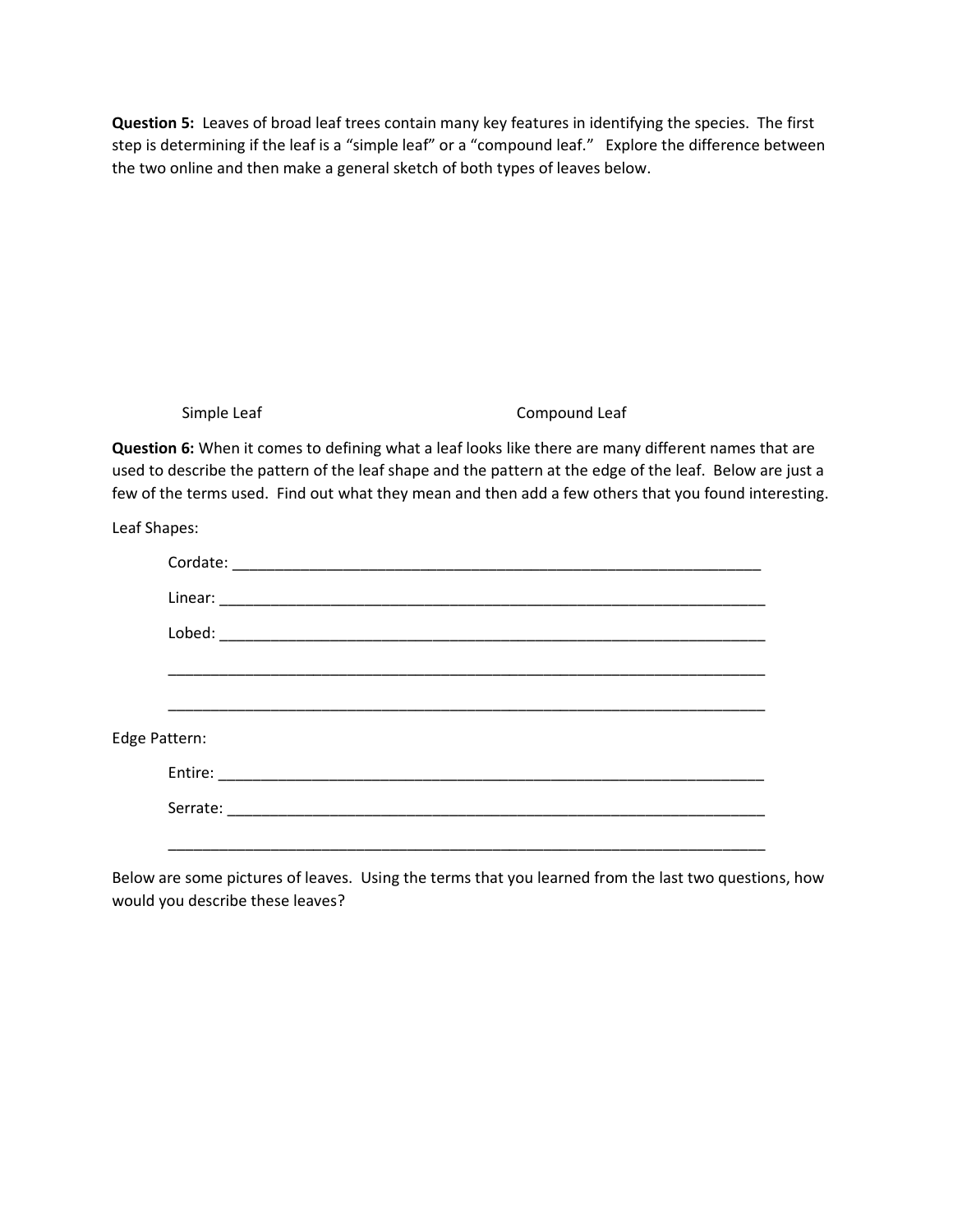

Question 7: Instead of producing cones, broadleaf trees produce a type of fruit to create their seeds. Some are fleshy, some are not. Below are the major types of fruit types. Use your resources to define each type.

| Samara: |  |
|---------|--|

Which fruit types are represented by the pictures below?

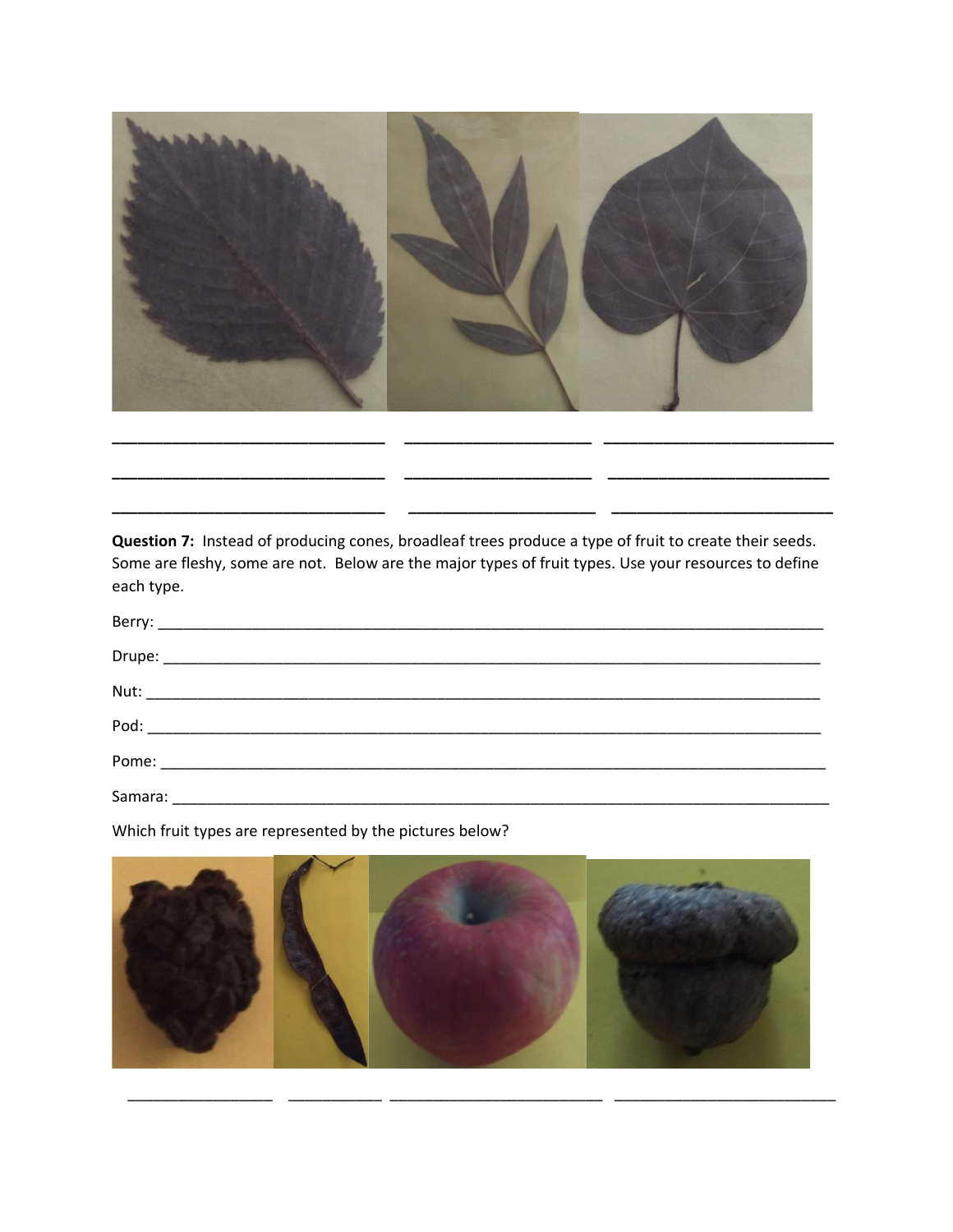**Question 8:** You can still make some conclusions with Broadleaf Trees even after the leaves have fallen off. You can still determine if the tree branches are opposite or alternate. You can try to look at the overall branching throughout the tree structure or you can look at a single branch. Leaves leave a scar on the branch when they fall off. These scar patterns can be used the same way as branching structure is used to determine if it is opposite or alternate. Query "leaf scars" online to make sure you understand what to look at and then try and figure out in the pictures below if these branches are Alternate or Opposite?



\_\_\_\_\_\_\_\_\_\_\_\_\_\_\_\_\_\_\_\_\_\_

**Question 9:** Below are some images of Tree Cookies. As you know, one can count the rings to get an approximate age of the tree. But, tree cookies can show you more. Look at the cookies below, closely. Are the rings always circular? Is the center of the cookie, the center of the rings? Are there scars in the rings? What happened on the edge of the Ash Tree Cookie (last one)? Share below what can you find online that can answer these questions?



\_\_\_\_\_\_\_\_\_\_\_\_\_\_\_\_\_\_\_\_\_\_\_\_\_\_\_\_\_\_\_\_\_\_\_\_\_\_\_\_\_\_\_\_\_\_\_\_\_\_\_\_\_\_\_\_\_\_\_\_\_\_\_\_\_\_\_\_\_\_\_\_\_\_\_\_\_\_\_\_\_\_\_\_\_

\_\_\_\_\_\_\_\_\_\_\_\_\_\_\_\_\_\_\_\_\_\_\_\_\_\_\_\_\_\_\_\_\_\_\_\_\_\_\_\_\_\_\_\_\_\_\_\_\_\_\_\_\_\_\_\_\_\_\_\_\_\_\_\_\_\_\_\_\_\_\_\_\_\_\_\_\_\_\_\_\_\_\_\_\_

\_\_\_\_\_\_\_\_\_\_\_\_\_\_\_\_\_\_\_\_\_\_\_\_\_\_\_\_\_\_\_\_\_\_\_\_\_\_\_\_\_\_\_\_\_\_\_\_\_\_\_\_\_\_\_\_\_\_\_\_\_\_\_\_\_\_\_\_\_\_\_\_\_\_\_\_\_\_\_\_\_\_\_\_\_

\_\_\_\_\_\_\_\_\_\_\_\_\_\_\_\_\_\_\_\_\_\_\_\_\_\_\_\_\_\_\_\_\_\_\_\_\_\_\_\_\_\_\_\_\_\_\_\_\_\_\_\_\_\_\_\_\_\_\_\_\_\_\_\_\_\_\_\_\_\_\_\_\_\_\_\_\_\_\_\_\_\_\_\_\_